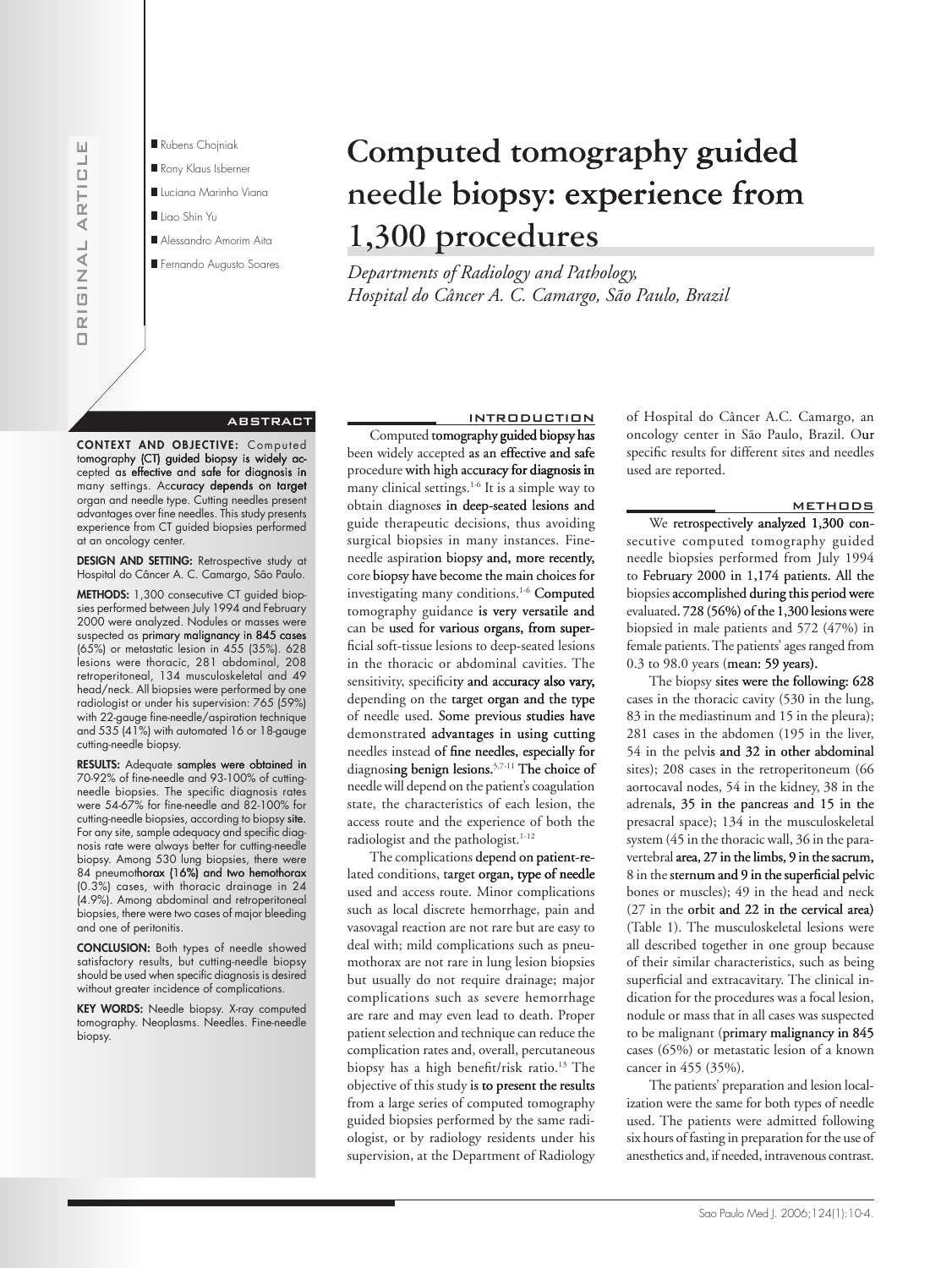Computed tomography scans were used to localize the lesion and to guide the insertion of the needle. Most procedures were performed under local anesthesia, but some younger and uncooperative patients required general anesthesia. The patients were positioned to allow the most direct access to the lesion: when the lesions were located in the thorax, passage through the aerated lung was minimized to reduce the risk of pneumothorax; when the lesions were mediastinal or abdominal, passage through large vessels and intestinal loops was avoided. Whenever necessary, intravenous contrast injection or changes in the patient's position were performed. Lesions were localized by means of contiguous scans of 5 mm in thickness. The best path was displayed on the monitor and electronic cursors were used to measure the distance from the skin and from a body marker. This information enabled calculation of the needle entry point, the degree of inclination and the distance from the entry point to the lesion. The entry point was localized on the patient's skin by correlation with the light beam from the computed tomography scanner. After positioning the needle, computed tomography scanning was done to confirm the position of the needle in relation to the lesion. The mate rial was then collected and, after the procedure, all patients underwent computed tomography scans to evaluate the presence of possible complications (such as pneumothorax, hemorrhage and perforation of other structures).

In the cases of fine-needle biopsies, the 22-gauge "Chiba" needle was used with the aspiration technique, applying some firm backand-forth movements and then withdrawing the needle under low negative pressure (to keep the collected material inside the needle and to avoid excessive hemorrhage). The slides obtained were then fixed in alcohol.

In the cases of cutting-needle biopsies, automated 16-gauge or 18-gauge side-cut needles were used and the automatic device was fired to advance the cutting edge. The fragments obtained were then preserved in 10% formalin solution.

In either case, the material obtained was examined by the pathology department staff at our institution, where they were routinely classified as adequate or inadequate for analysis and, when adequate, according to whether or not they provided a specific pathological diagnosis.

We reviewed the pathology reports and the patients' records for all the procedures. All the reported information was collected, such as the indication for the biopsy, results and complications from the procedures. Finally, the success rate for diagnoses in different anatomical areas,

in relation to the different types of needles and the biopsy complications detected, were described. The results from the different needles were compared by means of the Fisher and  $\gamma^2$ (chi-squared) frequency tests, and differences were considered significant when p < 0.05.

#### RESULTS

The anatomical sites where the biopsies were performed are shown in Table 1. 765 procedures (59%) were performed using the 22-gauge fine-needle aspiration technique and 535 (41%) using automated 16-gauge or 18-gauge cutting-needle biopsy.

Out of the 765 fine-needle aspiration biopsies, 663 (87%) obtained material con sidered adequate for pathological analysis, while out of 535 cutting-needle biopsies, 503 (94%) obtained material considered adequate for analysis. Adequate samples were obtained from 70 to 92% of the fine-needle biopsies and from 93 to 100% of the cutting-needle biopsies. The specific diagnosis rate ranged from 54 to 67% for fine-needle and from 82 to 100% for cutting-needle biopsies, depending on the biopsy site.

The adequacy of the material and specific diagnosis rates obtained at different sites are

## Table 1. Biopsy site distribution among 1,174 patients studied

| Lesion sites       | Number of lesions | Subtotal |
|--------------------|-------------------|----------|
| Thorax             |                   | 628      |
| Lung               | 530               |          |
| Mediastinum        | 83                |          |
| Pleura             | 15                |          |
| Abdomen            |                   | 281      |
| Liver              | 195               |          |
| Pelvic cavity      | 54                |          |
| Subphrenic space   | 30                |          |
| Gall bladder fossa | 01                |          |
| Spleen             | 01                |          |
| Retroperitoneum    |                   | 208      |
| Aortocaval nodes   | 66                |          |
| Kidney             | 54                |          |
| Adrenal            | 38                |          |
| Pancreas           | 35                |          |
| Presacral          | 15                |          |
| Musculoskeletal    |                   | 134      |
| Thoracic wall      | 45                |          |
| Paravertebral      | 36                |          |
| Limbs              | 27                |          |
| Sacrum             | 09                |          |
| Pelvis             | 09                |          |
| Sternum            | 08                |          |
| Head and neck      |                   | 49       |
| Orbit              | 27                |          |
| Cervical           | 22                |          |
| Total              | 1300              | 1300     |

Table 2. Thoracic biopsies guided by computed tomography according to the needle type, sample adequacy rate and specific diagnosis rate

|               | <b>Needle</b> | $\mathbf n$ | Adequacy (%) | Specific diagnosis (%) |
|---------------|---------------|-------------|--------------|------------------------|
|               | Fine          | 448 (85%)   | 392 (88%)    | 263 (67%)              |
|               | Cutting       | 82 (15%)    | 78 (95%)     | 64 (82%)               |
| Lung          |               |             |              |                        |
|               |               |             | $p = 0.045$  | $p = 0.001$            |
|               | Total         | 530         | 470 (89%)    | 327 (70%)              |
|               | Fine          | 38 (39%)    | 30 (79%)     | 14 (47%)               |
| Thorax        | Cutting       | 60 (61%)    | 56 (93%)     | 53 (93%)               |
|               |               |             |              |                        |
| (except lung) |               |             | $p = 0.055$  | p < 0.001              |
|               | Total         | 98          | 86 (88%)     | 67 (68%)               |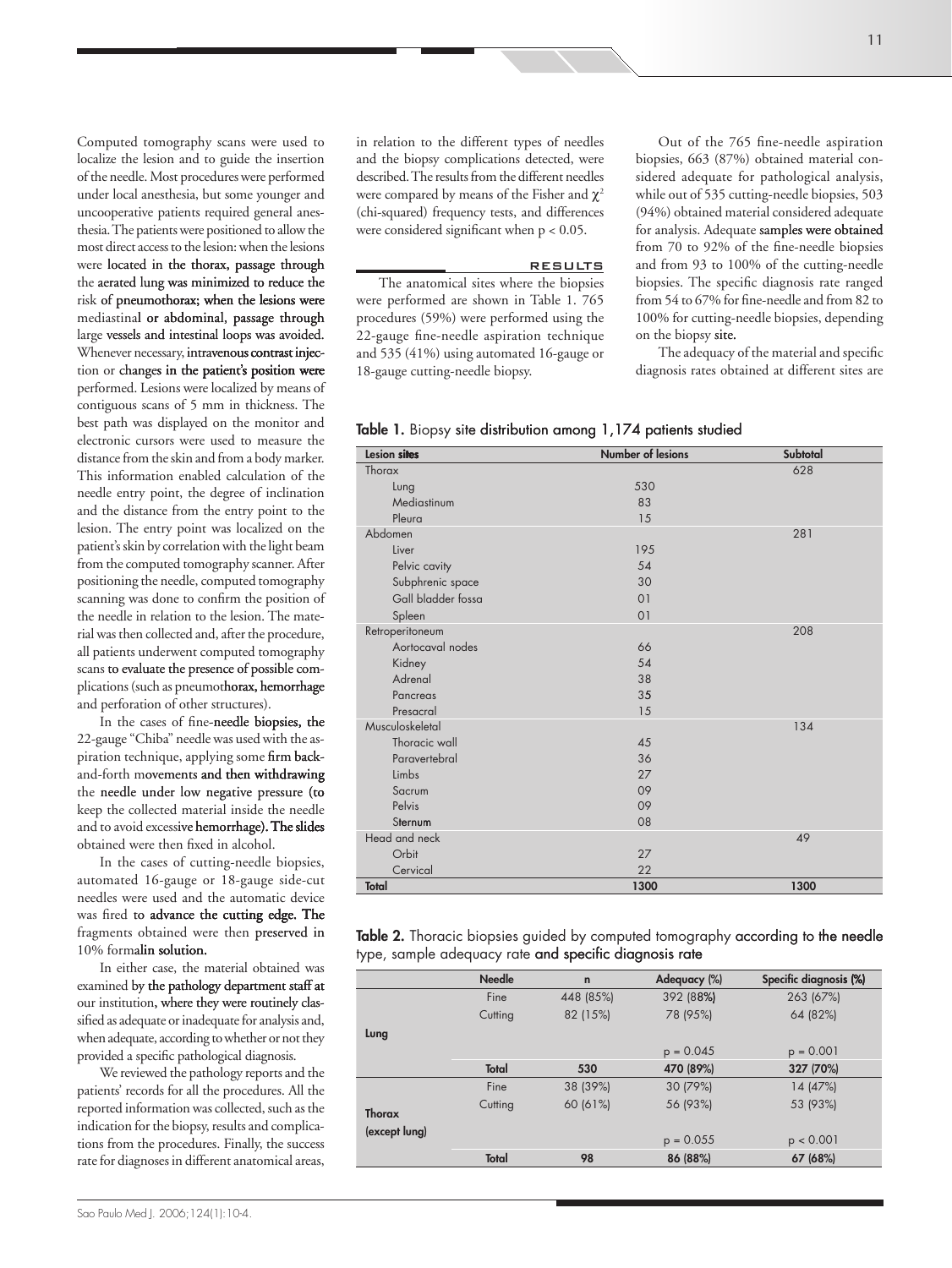shown in Tables 2, 3 and 4. Since the majority of the procedures were performed in the thoracic and abdominal regions, they have been presented separately, as have the lungs and liver in their respective categories. For any given site, the sample adequacy and the specific diagnosis rate were always better for the cutting-needle biopsy.

Out of 530 lung lesions biopsies, 470 (89%) obtained a diagnostic sample. Fineneedle biopsy was used in 448 (85%) and cutting-needle in 82 (15%). The samples were considered adequate in 392 (88%) of 448 fine-needle biopsies and in 78 (95%) of the cutting-needle biopsies ( $p = 0.045$ ). A specific diagnosis was obtained in 263 (67%) of the fine-needle samples and in 64 (82%) of the cutting-needle samples ( $p = 0.001$ ).

In 195 hepatic lesion biopsies, 185 (95%) obtained diagnostic samples. Fine-needle biopsy was used in 115 (59%) and cuttingneedle in 80 (41%). The samples were consid-

ered adequate in 106 (92%) of the fine-needle biopsies and in 79 (99%) of the cutting-needle biopsies ( $p = 0.049$ ). A specific diagnosis was obtained in 61 (58%) of the fine-needle samples and in 69 (87%) of the cutting-needle samples ( $p < 0.001$ ).

The complications differed according to the location of the lesions and also with the type of needle used. Out of 628 thoracic procedures, pneumothorax was recorded in 76 (16%) of the 486 cases performed using fine needles and in eight (6%) of the 142 cases performed using cutting needles. Three cases of severe hemoptysis were reported, two of them with the use of fine needles. Two cases of hemothorax occurred, both with the use of fine needles. Thoracic drainage was necessary in 24 (4.9%) cases, all of them in procedures performed with fine needles.

There were four major complications (1.31%) reported among the 306 abdominal biopsies (203 intraperitoneal and 103 re-

Table 3. Abdominal biopsies guided by computed tomography according to the needle type, sample adequacy rate and specific diagnosis rate

|                | <b>Needle</b> | $\mathbf n$ | Adequacy (%) | Specific diagnosis (%) |
|----------------|---------------|-------------|--------------|------------------------|
|                | Fine          | 115 (59%)   | 106 (92%)    | 61 (58%)               |
|                | Cutting       | 80 (41%)    | 79 (99%)     | 69 (87%)               |
| Liver          |               |             |              |                        |
|                |               |             | $p = 0.049$  | p < 0.001              |
|                | Total         | 195         | 185 (95%)    | 130 (70%)              |
|                | Fine          | 45 (52%)    | 40 (89%)     | 23 (58%)               |
| Abdominal      | Cutting       | 41 (48%)    | 39 (95%)     | 37 (95%)               |
|                |               |             |              |                        |
| (except liver) |               |             | $p = 0.437$  | p < 0.001              |
|                | Total         | 86          | 79 (92%)     | 60 (70%)               |

Table 4. Biopsies guided by computed tomography according to needle type, sample adequacy rate and specific diagnosis rate

| <b>Site</b>          | <b>Needle</b> | $\mathbf n$ | Adequacy (%) | Specific diagnosis (%) |
|----------------------|---------------|-------------|--------------|------------------------|
|                      | Fine          | 62 (30%)    | 52 (84%)     | 28 (54%)               |
|                      | Cutting       | 146 (70%)   | 136 (93%)    | 117 (86%)              |
| Retroperitoneum      |               |             |              |                        |
|                      |               |             | $p = 0.038$  | p < 0.001              |
|                      | Total         | 208         | 188 (90%)    | 145 (70%)              |
|                      | Fine          | 20 (15%)    | 17 (85%)     | 9(53%)                 |
|                      | Cutting       | 114 (85%)   | 103 (90%)    | 99 (97%)               |
| Musculoskeletal      |               |             |              |                        |
|                      |               |             | $p = 0.439$  | p < 0.001              |
|                      | Total         | 134         | 120 (90%)    | 108 (81%)              |
|                      | Fine          | 37 (76%)    | 26 (70%)     | 17 (65%)               |
|                      | Cutting       | 12 (24%)    | 12 (100%)    | 12 (100%)              |
| <b>Head and neck</b> |               |             |              |                        |
|                      |               |             | $p = 0.045$  | $p = 0.001$            |
|                      | Total         | 49          | 38 (78%)     | 29 (60%)               |

troperitoneal). One case had a large splenic subcapsular hematoma in a pancreatic tail biopsy performed with a cutting needle. Another case consisted of loop perforation in a patient treated for a mixed ovarian cancer with surgery, chemotherapy and radiotherapy. This patient presented a persistently growing retroperitoneal tumor and the procedure was performed with a 22-gauge "Chiba" needle through an anterior approach. The third case had a large peripancreatic hematoma in a cutting-needle pancreatic biopsy, and the fourth case was a tumor implant in the abdominal wall after fine-needle aspiration biopsy for an advanced renal tumor.

#### DISCUSSION

Needle biopsies can shorten the period of hospital stay and decrease the number of operations as well as the treatment costs. 1-6

Computed tomography guided biopsy has been widely used as an effective and safe method for biopsy guidance, providing excellent visualization of the anatomy. It has great versatility and allows safe access to almost any deep-seated lesion in the human body. Through changing the patient's position and breathing techniques, the versatility and safety of the procedure can be further improved.1,2,14,15

Fine-needle biopsy has long been recognized as a useful technique for safely obtain ing biopsies from deep-seated lesions. This technique has high sensitivity for diagnosing malignant disease.1,3,5,9,11,12 However, the qual ity of the tissue provided by cutting needles is superior, thereby allowing diagnoses to be made and further pathological investigations to be performed. Recent reports have described higher success rates from the use of cutting-needle biopsies, which have obtained adequate biopsy samples and have thus en abled accuracy in the diagnosis and specific histology results. 4,5,7-10

The present study was conducted to evalu ate the general results from CT guided biopsy in a large series, with evaluation of sample adequacy, diagnostic performance and major complications relating to CT guided biopsies routinely done in different body regions with the use of different types of needles in a oncology center in Brazil.

Our results confirm the advantages of cutting-needle biopsy in terms of adequacy of the sample and determination of specific diagnoses. Adequate samples were obtained using fine needles from 70 to 89% of the biopsies and from 93 to 100% for cutting needles, and the specific diagnosis rate ranged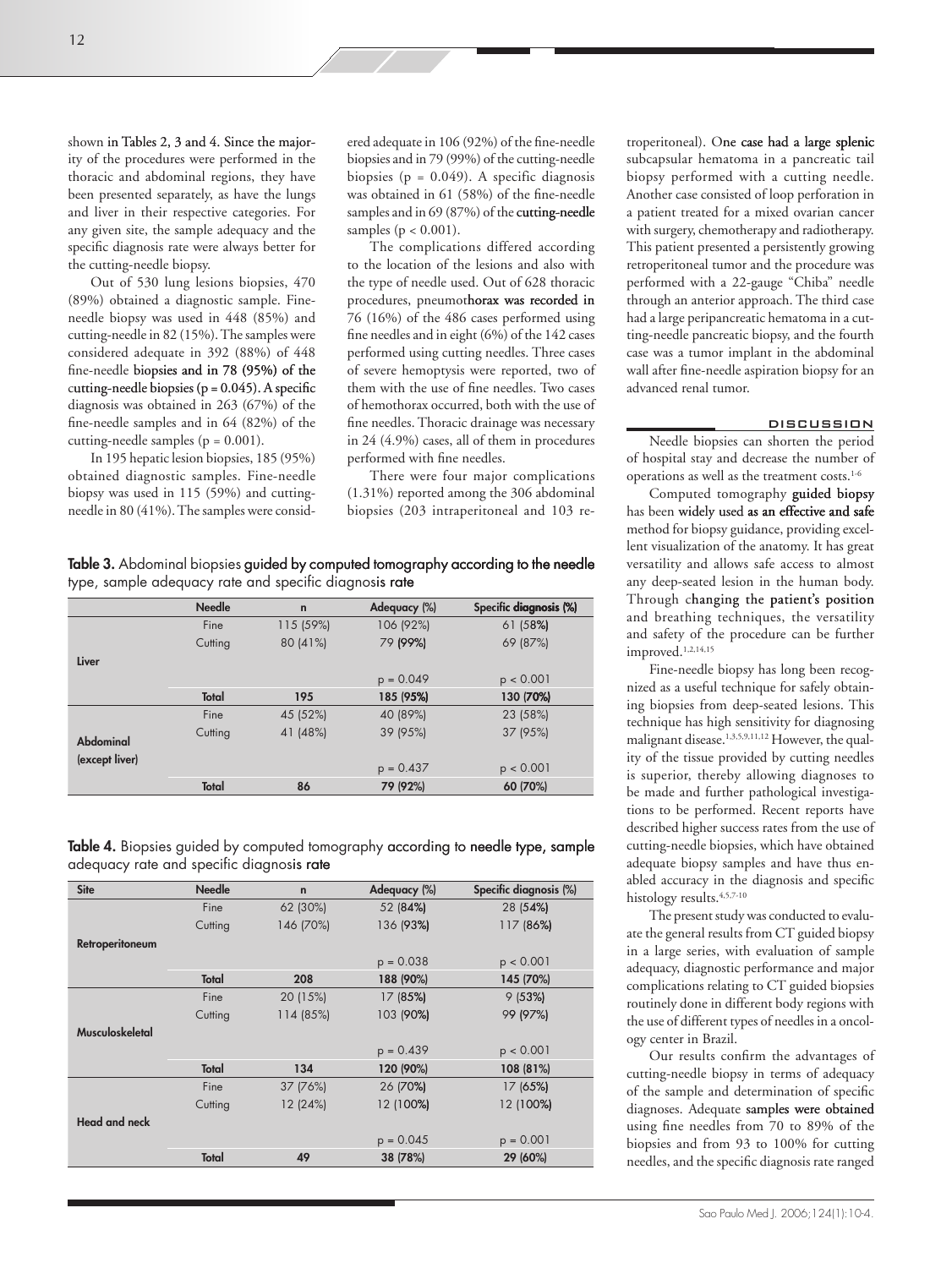from 54 to 67% for fine-needle and from 82 to 100% for cutting-needle biopsies, depending on the biopsy site. These better performances for cutting-needle biopsy were statistically significant for most anatomical regions, except for the adequacy of the samples from non-pulmonary thoracic, musculoskeletal and non-hepatic abdominal lesions. In these situations, the numbers of cases and/or differences in the results were smaller. The reported success rate for obtaining adequate samples using needle biopsies ranges in the literature from 70 to 85% for lung lesions and from 80 to 95% for non-lung lesions. 1-12 As expected, for any given site, the sample adequacy and the specific diagnosis rate were always better for cutting-needle biopsies. Fine-needle aspiration biopsy has long been recognized as useful because it is easily performed and provides high rates of diagnoses, especially for documentation of malignancy. 1,3,5,9,11,12 More recently, studies have provided reassurances regarding the safety and better diagnostic performance of automated cutting needles, such that their use has increased, especially when a specific benign or malignant diagnosis is desired.4,5,7-10 In our results, the better per formance of cutting-needle biopsy could be partially explained by the selection of different types of needle for different lesions based on our initial safety premises: there was a trend towards using fine needles for smaller, deeper

and probably malignant lesions, especially in the lungs, and towards the use of cutting needles in larger, more outlying lesions. On the basis of our acquired experience and other reports, we now favor the use of cutting needles for most lesions, reserving fine needles mainly for patients with coagulation deficits.

Significant complications were reported de scriptively due to the small number of cases.

The frequency of significant complications was in keeping with the literature. Most of them consisted of pneumothorax relating to lung lesions, with a low rate of tube placements. 1,9,13,15 The reported incidence of pneumothorax in the literature ranges from 10 to 20%, with tube placement required for 5 to 10% of these cases.<sup>1,9,13,15</sup> All tube placements in our series were required after fine-needle aspiration biopsies but, again, there was a tendency to use fine needles for the difficult smaller and more central lung lesions, which could have increased the complication rate. The safety of the procedure in the abdomen and retroperitoneum was confirmed by the low incidence of major complications that occurred with either type of needle. The numbers of such complications were not enough to correlate with any specific needle type.<sup>2,3,14,16-19</sup> A needle tract implant was observed in a patient with a locally advanced renal carcinoma. This type of complication is rarely reported in the literature and the risks from it are outweighed by the benefit of avoiding surgery in cases of advanced tumors and benign lesions. 20,21 A greater concern is the potential seeding of initial, surgically curable malignancy: in such cases, despite the rarity of this complication, removal of the needle tract could be performed through surgery. 20,21

Minor complications such as local mild pain or subcutaneous hemorrhagic collections may have been underestimated, since this was a retrospective study and these incidents might not have been recorded in post-biopsy subsequent evaluations.

## CONCLUSIONS

The present study has reported on the experiences of routine use of computed tomo graphy guided biopsy in a Brazilian oncology center, with demonstration of the effectiveness and safety of the method. Overall, computed tomography guided biopsies have proven to be very useful, through obtaining diagnostic samples in most instances, with low incidence of complications, through providing guid ance for therapeutic decisions and through avoiding surgery in many instances, especially in cases of diagnosing advanced malignant diseases. Both types of needles used showed satisfactory results but, in our view, cuttingneedle biopsy should be used when a specific diagnosis is desired without greater incidence of complications.

- 1. Westcott JL. Direct percutaneous needle aspiration of local ized pulmonary lesions: result in 422 patients. Radiology. 1980;137(1 Pt 1):31-5.
- 2. Gazelle GS, Haaga JR. Guided percutaneous biopsy of intraabdominal lesions. AJR Am J Roentgenol. 1989;153(5):929-35.
- 3. Ferrucci JT Jr, Wittenberg J, Mueller PR, et al. Diagnosis of abdominal malignancy by radiologic fine-needle aspiration biopsy. AJR Am J Roentgenol. 1980;134(2):323-30.
- 4. Ben-Yehuda D, Polliack A, Okon E, et al. Image-guided coreneedle biopsy in malignant lymphoma: experience with 100 patients that suggests the technique is reliable. J Clin Oncol. 1996;14(9):2431-4.
- 5. Guimarães AC, Chapchap P, de Camargo B, Chojniak R. Computed tomography-guided needle biopsies in pediatric oncology. J Pediatr Surg. 2003;38(7):1066-8.
- 6. Husband JE, Golding SJ. The role of computed tomography guided needle biopsy in an oncology service. Clin Radiol. 1983;34(3):255-60.
- 7. Hooper KD, Abendroth CS, Sturtz KW, Matthews YL, Stevens LA, Shirk SJ. Automated biopsy devices: a blinded evaluation. Radiology. 1993;187(3):653-60.
- Moulton JS, Moore PT. Coaxial percutaneous biopsy technique with automated biopsy devices: value in improving accuracy and negative predictive value. Radiology. 1993;186(2):515-22.
- 9. Farias AP, Deheinzelin D, Younes RN, Chojniak R. Computed tomography-guided biopsy of mediastinal lesions: fine versus cutting needles. Rev Hosp Clin Fac Med Univ São Paulo. 2003;58(2):69-74.
- 10. Hopper KD, Grenko RT, TenHave TR, Hartzel J, Sturtz KW, Savage CA. Percutaneous biopsy of the liver and kidney by using coaxial technique: adequacy of the specimen obtained with three different needles in vitro. AJR Am J Roentgenol. 1995;164(1):221-4.
- 11. Yu LS, Deheinzelin D, Younes RN, Chojniak R. Computed tomography-guided cutting needle biopsy of pulmonary lesions. Rev Hosp Clin Fac Med Univ São Paulo. 2002;57(1):15-8.
- 12. Santos GC, Morini SR, Granero LC, Chojniak R, Longatto Filho A. Fine needle aspiration of thoracic lesions: experience in a Brazilian cancer center. Pathologica. 1999;91(4):256-9.
- 13. Cardella JF, Bakal CW, Bertino RE, et al. Quality improvement guidelines for image-guided percutaneous biopsy in adults. J
- Vasc Interv Radiol. 2003;14(9 Pt 2):S227-30. 14. Tobkes AI, Nord HJ. Liver biopsy: review of methodology and complications. Dig Dis. 1995:13(5):267-74.
- 15. Westcott JL, Rao N, Colley DP. Transthoracic needle biopsy of small pulmonary nodules. Radiology. 1997;202(1):97-103.
- 16. Smith EH. Complications of percutaneous abdominal fineneedle biopsy. Review. Radiology. 1991;178(1):253-8.
- REFERENCES
- 17. Garcia-Tsao G, Boyer JL. Outpatient liver biopsy: how safe is it? Ann Intern Med. 1993;118(2):150-3.
- 18. Piccinino F, Sagnelli E, Pasquale G, Giusti G. Complications following percutaneous liver biopsy. A multicentre retrospective study on 68,276 biopsies. J Hepatol. 1986;2(2):165-73.
- 19. Zech CJ, Helmberger T, Wichmann MW, Holznecht N, Diebold J, Reiser MF. Large core biopsy of the pancreas under CT fluoroscopy control: results and complications. J Comput Assist Tomogr. 2002;26(5):743-9.
- 20. Voravud N, Shin DM, Dekmezian RH, Dimery I, Lee JS, Hong WK. Implantation metastasis of carcinoma after percutaneous fine-needle aspiration biopsy. Chest 1992;102(1):313-5.
- 21. Slywotzky C, Maya M. Needle tract seeding of transitional cell carcinoma following fine-needle aspiration of a renal mass. Abdom Imaging 1994;19(2):174-6.

Sources of funding: None Conflict of interest: None Date of first submission: August 16, 2004<br>Last received: November 25, 2005 Accepted: November 29, 2005